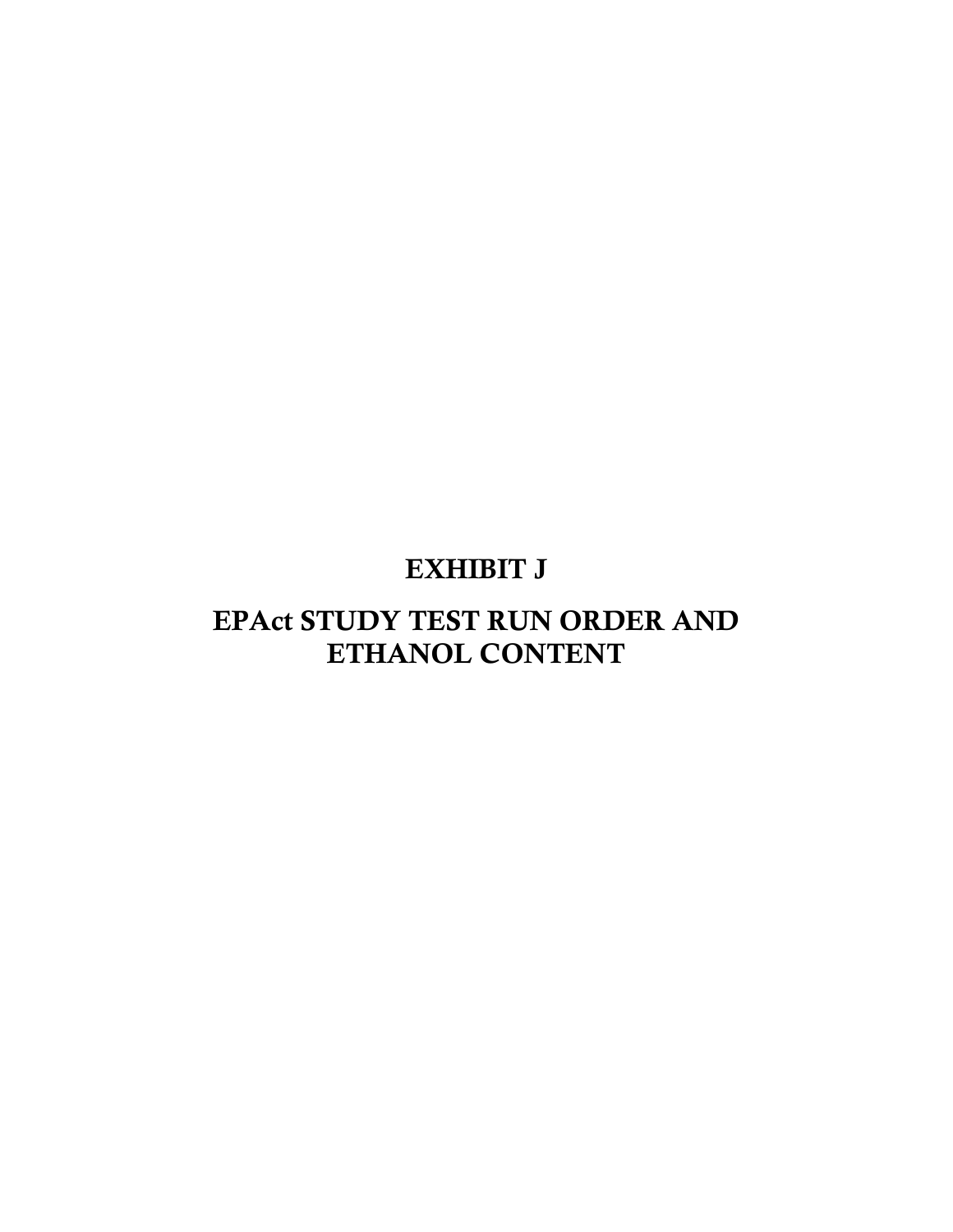## EXHIBIT J TEST RUN ORDER AND ETHANOL CONTENT TABLE OF CONTENTS

Page

| Percentage of Total E0 Test Runs vs. Percentage of E10, E15, and |  |
|------------------------------------------------------------------|--|
|                                                                  |  |
|                                                                  |  |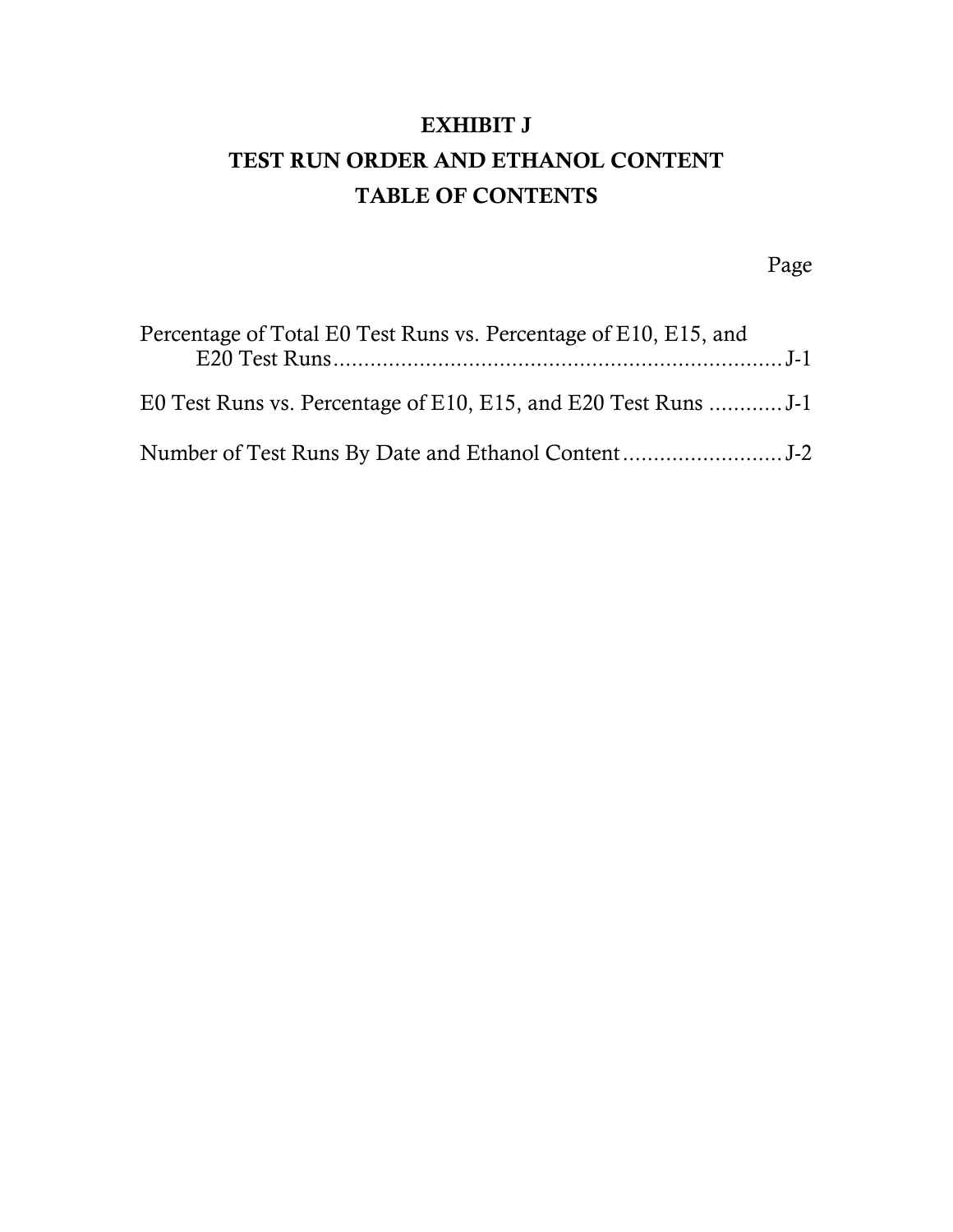## <span id="page-2-0"></span> Percentage of Total E0 Test Runs vs. Percentage of E10, E15, and E20 Test Runs<sup>1</sup>

| Percentage | Percentage | Percentage | Percentage |
|------------|------------|------------|------------|
| of Total   | of Total   | of Total   | of Total   |
| E0 Runs    | E10 Runs   | E15 Runs   | E20 Runs   |
| 10%        | $0\%$      | $0\%$      | $0\%$      |
| 20%        | 3%         | 0%         | $3\%$      |
| 30%        | 8%         | $0\%$      | 11%        |
| 40%        | 25%        | 33%        | 22%        |
| 50%        | 27%        | 34%        | 22%        |
| 60%        | 65%        | 57%        | 62%        |
| 70%        | 69%        | 66%        | 71%        |
| 80%        | 81%        | 82%        | 83%        |
| 90%        | 91%        | 91%        | 91%        |
| 100%       | 100%       | 100%       | 100%       |

E0 Test Runs vs. Percentage of E10, E15, and E20 Test Runs



 $\overline{a}$ 

 $1$  This Addendum summarizes publically available test run data for Phase 3 of the EPAct study. The complete data is available at [https://www.epa.gov/sites/production/files/2016-](https://www.epa.gov/sites/production/files/2016-05/epact-v2-e89-main-matrix-4-13.xlsx) [05/epact-v2-e89-main-matrix-4-13.xlsx.](https://www.epa.gov/sites/production/files/2016-05/epact-v2-e89-main-matrix-4-13.xlsx)